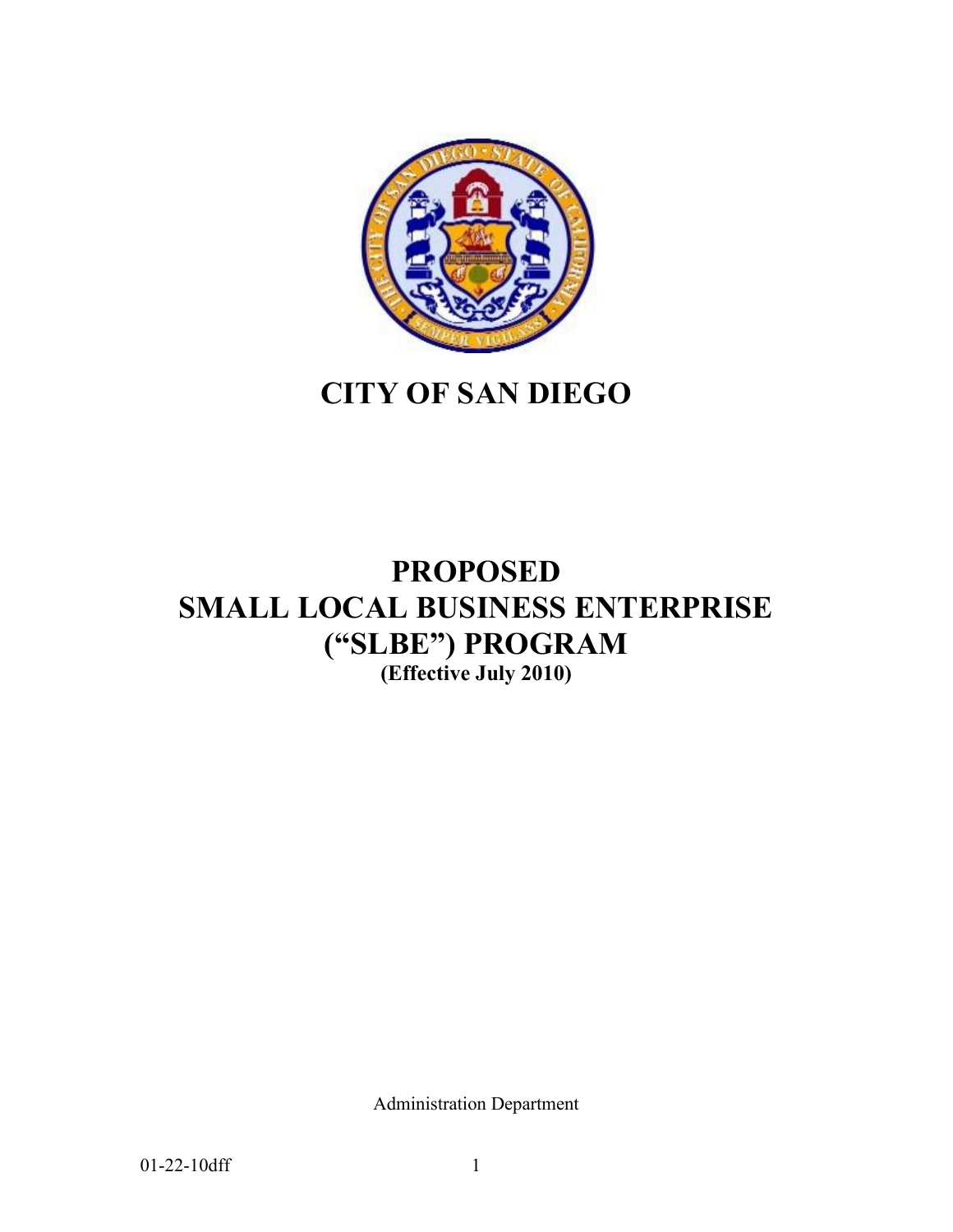## Equal Opportunity Contracting Program TABLE OF CONTENTS

| Program Elements – Strategic Economic Development Partnerships16 |
|------------------------------------------------------------------|
|                                                                  |
|                                                                  |
|                                                                  |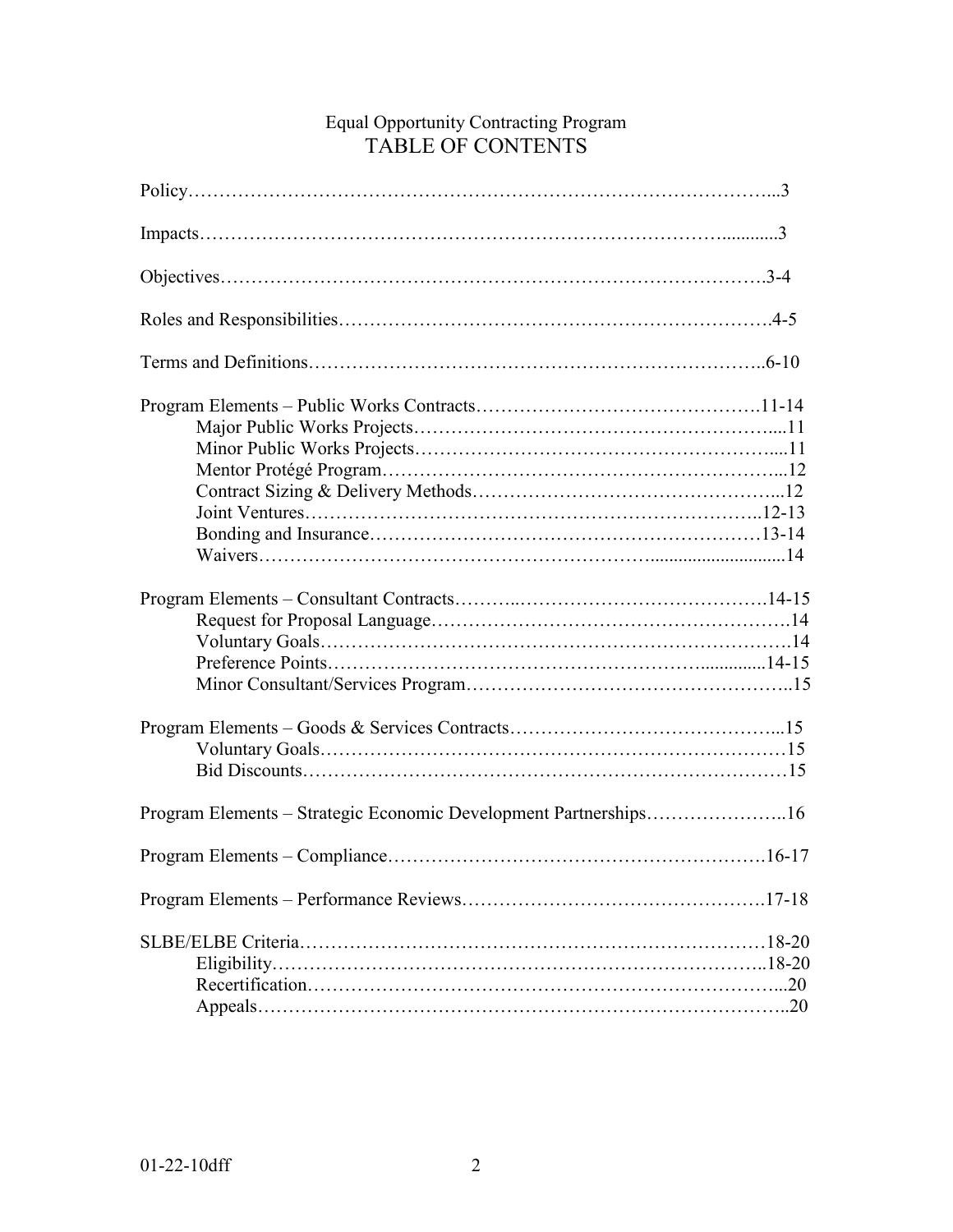## **POLICY**

It is the City of San Diego's policy to encourage greater availability, capacity development, and contract participation by Small Local Business Enterprises ("SLBEs") in City contracts. This policy is, in part, intended to further the City's compelling interest to stimulate economic development through the support and empowerment of the local community, ensure that it is neither an active nor passive participant in marketplace discrimination, and promote equal opportunity for all segments of the contracting community.

#### **INTENDED IMPACTS**

The SLBE Program is intended to:

- Provide an additional race- and gender-neutral tool for the City to use in its efforts to ensure that all segments of its local business community have a reasonable and significant opportunity to participate in City contracts;
- Further the City's public interest to foster effective broad-based competition from all segments of the contractor, consultant and vendor community, including, but not limited to, disadvantaged business enterprises, emerging business enterprises, minority business enterprises, woman business enterprises, small business enterprises, microbusiness enterprises, disabled veteran business enterprises and local business enterprises; and
- Provide additional avenues for the development of new capacity and sources of competition for City contracts from the growing pool of small and locally based businesses.

#### **OBJECTIVES**

To meet the objectives of this Program, the City is committed to:

- A. Increasing the participation of Small Local Business Enterprises ("SLBEs") and Emerging Local Business Enterprises ("ELBEs") in City contracting, and, to the extent possible, ameliorating through race- and gender-neutral means any disparities in the participation of minority business enterprises or women business enterprises on City contracts.
- B. Regularly evaluating the progress of the Program using accumulated availability and utilization data to determine specific program provisions that require modification, expansion, and/or curtailment;
- C. Establishing a Goal Setting Committee ("GSC") to provide guidance on the implementation of the rules under this Policy. The City's Chief Operating Officer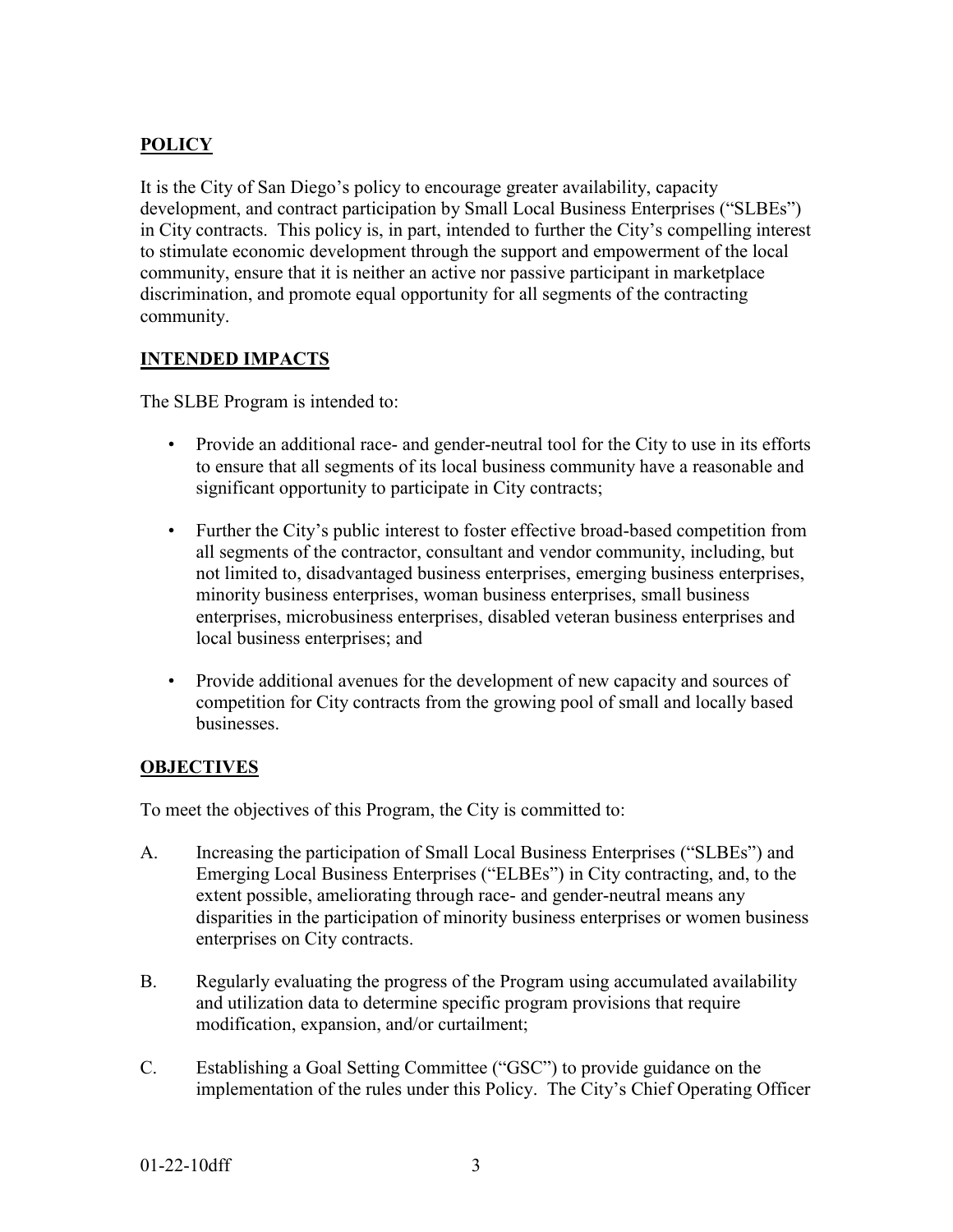shall approve the size and composition of the GSC as recommended by the Administration Department Director. The GSC is to be chaired by the EOCP Manager. Members of the GSC shall include management level representatives from the City's Purchasing & Contracting, Public Works, Redevelopment Agency, and other City departments deemed appropriate. The City Attorney will provide legal guidance as required. The EOCP Manager and Director of Administration shall be members of the GSC;

D. Provide accountability and accuracy in reporting program results through the implementation of a mandatory centralized bidder registration process capable of identifying with specificity the universe of firms that are available and interested in bidding on and /or performing on City contracts, and of providing the means of tracking actual City bids, contract awards, and prime contract and subcontract payments to registered bidders on the basis of firm ownership status, commodity or sub-industry codes, firm location, and firm size. Accordingly, Prime Contractors and Subcontractors will be required to register and input data into the Vendor Registration System or other related forms and systems as a condition of engaging in business with the City.

#### **ROLES AND RESPONSIBILITIES**

At a minimum, the EOCP Manager shall:

- 1. Report to the Mayor and the City Council on at least an annual basis the City's progress towards satisfying SLBE program objectives;
- 3. Formulate Program waivers, improvements and adjustments to the GSC goalsetting methodology and other Program functions;
- 4. Have substantive input in a contract specification review process to be undertaken in advance of the issuance of City's RFPs and bid solicitations to ensure that contract bid specifications are not unnecessarily restrictive and unduly burdensome to small, local, disadvantaged, minority-owned, woman-owned and other businesses;
- 5. Receive and analyze external and internal information including statistical data and anecdotal testimonies it deems appropriate to effectively accomplish its duties;
- 6 Monitor and support the implementation of the rules under this Program**; and**
- 7. Explore additional policies and programs to enhance the effectiveness of the SLBE program, including but not limited to cooperative agreements with other governmental agencies.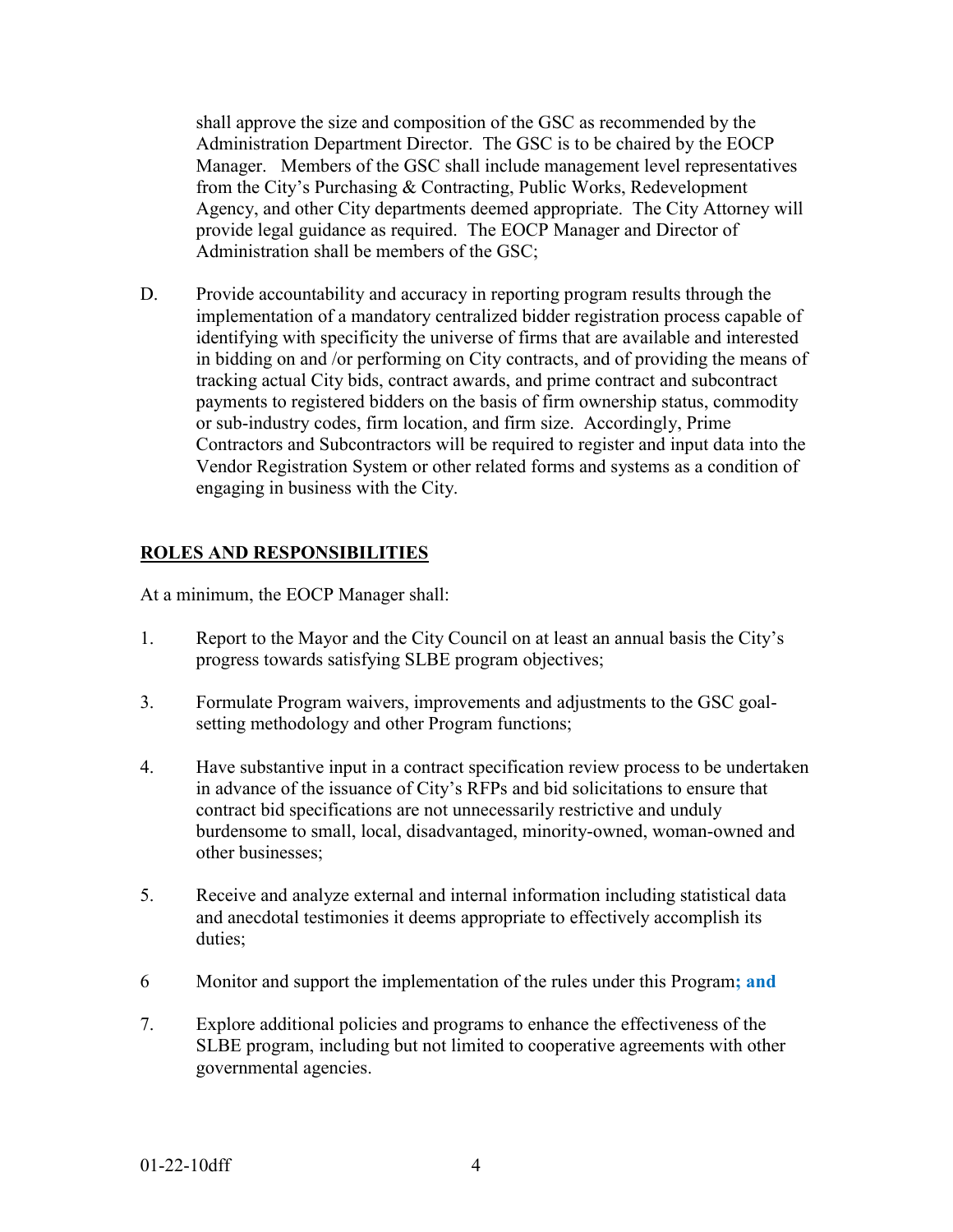At a minimum, the Goal Setting Committee may:

- 1. Meet as often as it deems necessary to accomplish its duties but not less than twice annually;
- 2. Develop the SLBE/ELBE goal setting methodology to be implemented by the EOCP Manager and Engineering and Capital Projects Department on a contractby-contract basis;
- 3. Monitor and support the implementation of the rules under this Program policy; and
- 4. Review and recommend sizing and delivery methods of upcoming construction projects to enhance participation levels of SLBEs/ELBEs for approval by the City's Executive Team.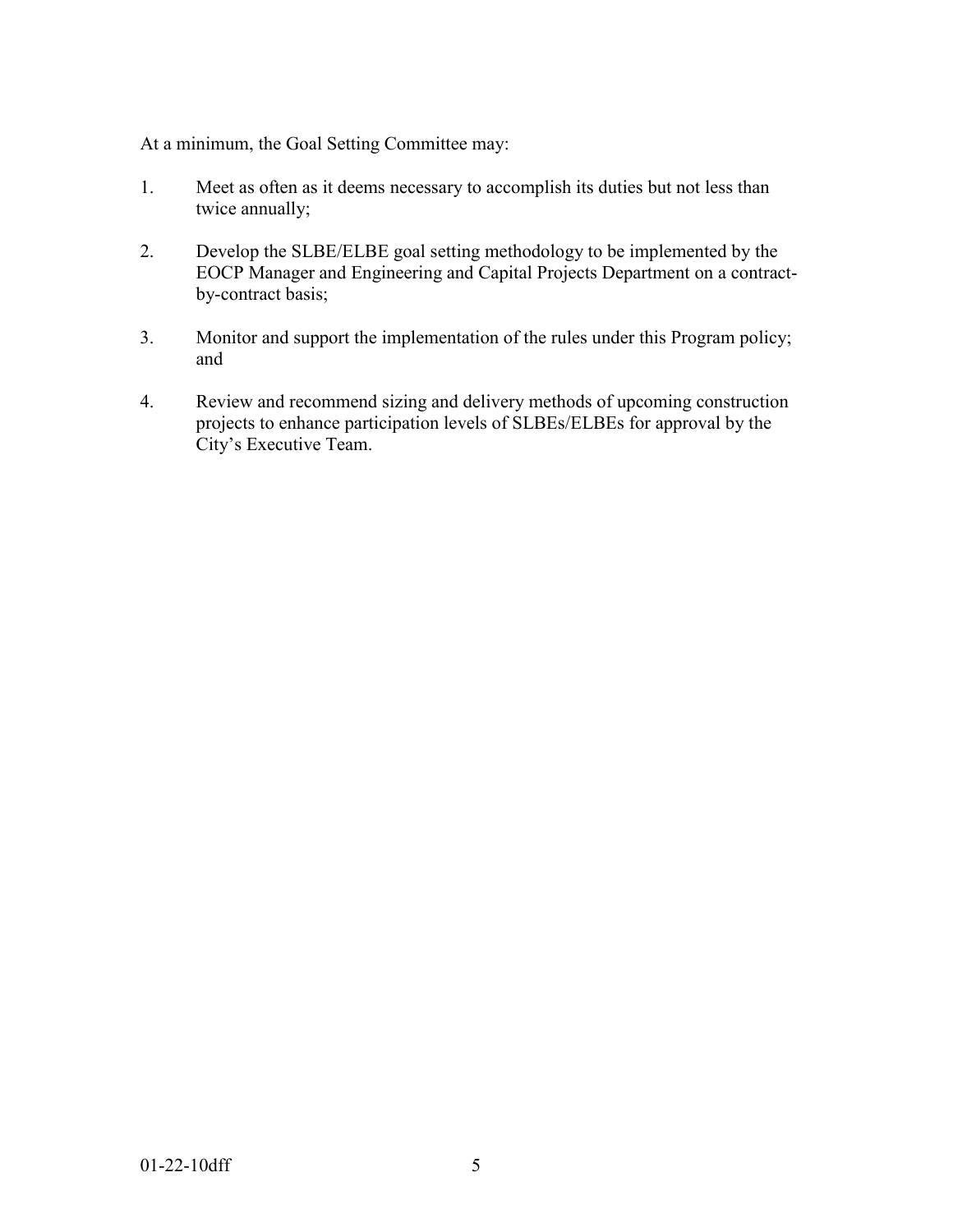#### TERMS AND DEFINITIONS

*Award* – The final selection of a bidder or offeror for a specified prime contractor subcontract dollar amount. Awards are made by the City to prime contractors, consultants or vendors or by prime contractors, consultants or vendors to subcontractors, subconsultants or sub-vendors, usually pursuant to an open invitation for bid ("IFB") or request for proposal ("RFP") process. (Contract awards are to be distinguished from contract payments in that they only reflect the anticipated dollar amounts instead of actual dollar amounts that are to be paid to a bidder or offeror under an awarded contract.)

*Bid Incentives* – Additional inducements or enhancements in the bidding process that are designed to increase the chances for the selection of SLBE firms in competition with other firms. These bid incentives may be applied to all solicitations, contracts, and letter agreements for Architecture and Engineering services, Construction, Goods & Services, and Professional services including change orders and amendments.

*Bidder* – A firm submitting a price or proposal in response to an Invitation for Bid ("IFB") or Request for Proposal ("RFP").

*Broker* - An individual or firm employed by others to plan and organize sales or negotiate contracts for a commission.

*City* – Refers to the City of San Diego, California.

*Commercially Useful Function* – An SLBE/ELBE performs a commercially useful function when it is responsible for execution of the work of the contract and is carrying out its responsibilities by actually performing, managing, and supervising the work involved. To perform a commercially useful function, the SLBE/ELBE must also be responsible, with respect to materials and supplies used on the contract, for negotiating price, determining quantity and quality, ordering the material, and installing (where applicable) and paying for the material itself. To determine whether an SLBE/ELBE is performing a commercially useful function, an evaluation must be performed of the amount of work subcontracted, normal industry practices, whether the amount the SLBE/ELBE firm is to be paid under the contract is commensurate with the work it is actually performing and the SLBE/ELBE credit claimed for its performance of the work, and other relevant factors. Specifically, an SLBE/ELBE does not perform a commercially useful function if its role is limited to that of an extra participant in a transaction, contract, or project through which funds are passed in order to obtain the appearance of meaningful and useful SLBE/ELBE participation, when in similar transactions in which SLBE/ELBE firms do not participate, there is no such role performed.

*Emerging Business Enterprise ("EBE")* - Any for-profit enterprise that is not a broker, that is independently owned and operated; that is not a subsidiary of another business;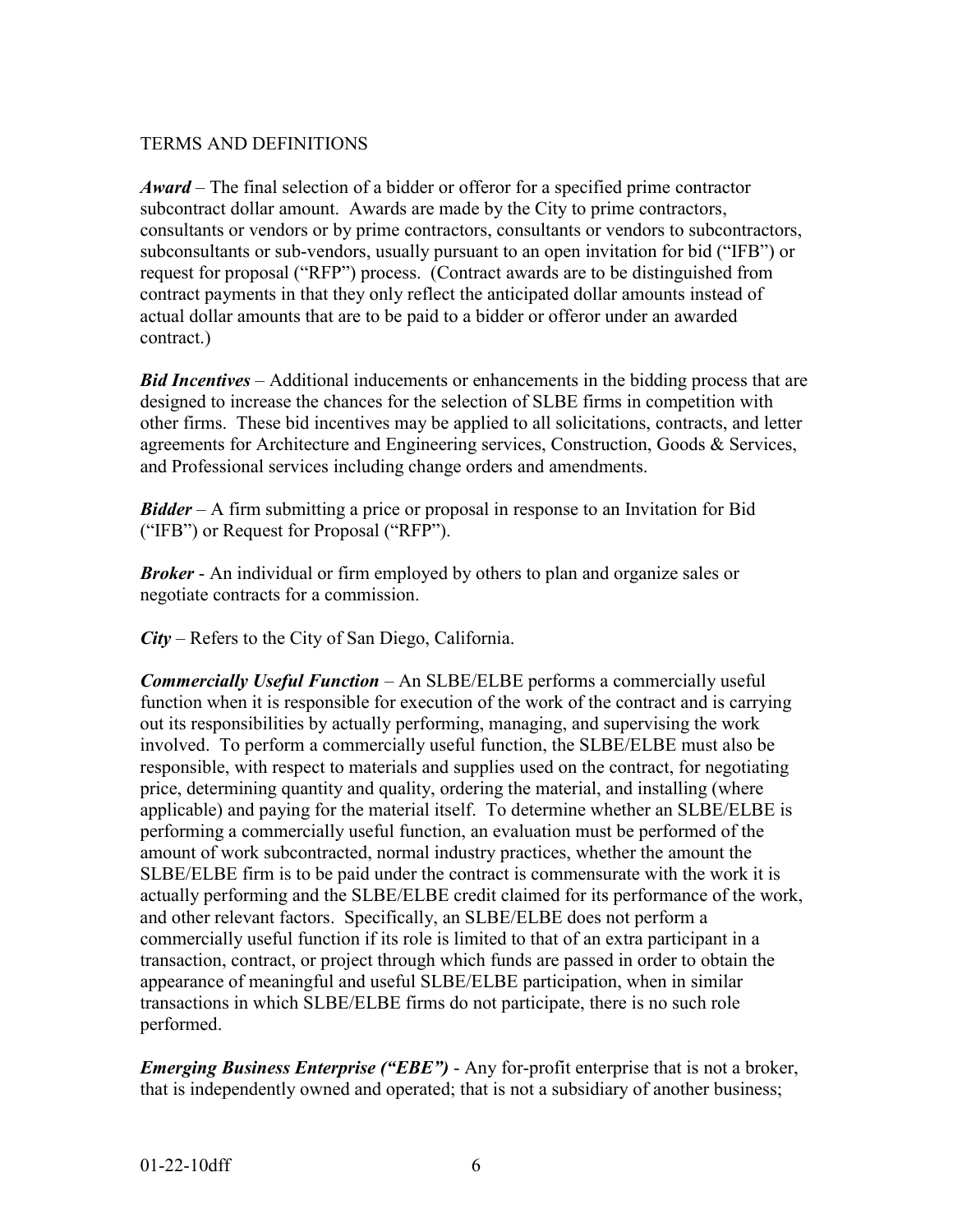and that is not dominant in its field of operation whose average gross annual receipts in the prior three fiscal years do not exceed:

\$2.75 million - Construction \$1.5million - Specialty Construction \$1.5million – Goods/Materials/Services \$ 1.0 million – Trucking \$ 750,000 – Professional Services and Architect/Engineering

If a business has not existed for 3 years, the gross sales limits described above shall be applied based upon the annual averages over the course of the existence of the business. This definition is subsumed within the definition of Emerging Local Business Enterprises.

*Emerging Local Business Enterprise ("ELBE") –* A Local Business Enterprise that is also an Emerging Business Enterprise.

*Equal Opportunity Contracting Program (EOCP) Manager* - The City employee responsible for the oversight, tracking, monitoring, administration, and implementation of the SLBE program, ensuring that compliance with contract participation requirements is maintained, and overall program goals and objectives are met

*Goal* – A non-mandatory annual aspirational percentage goal for SLBE/ELBE contract participation is established annually for Architecture and Engineering, Construction, Goods & Services and Professional services. Mandatory percentage goals for SLBE/ELBE subcontract participation may be established on a contract-by-contract basis.

*Goal Setting Committee* – A committee established by the Administration Department Director and approved by the Chief Operating Officer of the City (that includes management level representatives from: Purchasing & Contracting, Public Works and Redevelopment Agency) and chaired by the Equal Opportunity Contracting (EOC) Program Manager that establishes annual SLBE Program goals for the City based upon industry categories, vendor availability, and project-specific characteristics.

*Good Faith Efforts* – Documentation of the Bidder's intent to comply with SLBE Program goals and procedures, including, but not limited to the following: (1) documentation within a bid submission or proposal reflecting the Bidder's commitment to comply with SLBE Program goals as established by the Goal Setting Committee for a particular contract; or (2) documentation of efforts made towards achieving the Program goals (e.g., timely advertisements in appropriate trade publications and publications of wide general circulation; timely posting of subcontract opportunities on the City web site; solicitations of bids from all qualified SLBE/ELBE firms listed in Equal Opportunity Contracting Program's SLBE/ELBE Directory of certified SLBE/ELBE firms; correspondence from qualified SLBE/ELBE firms documenting their unavailability to perform SLBE/ELBE contracts; documentation of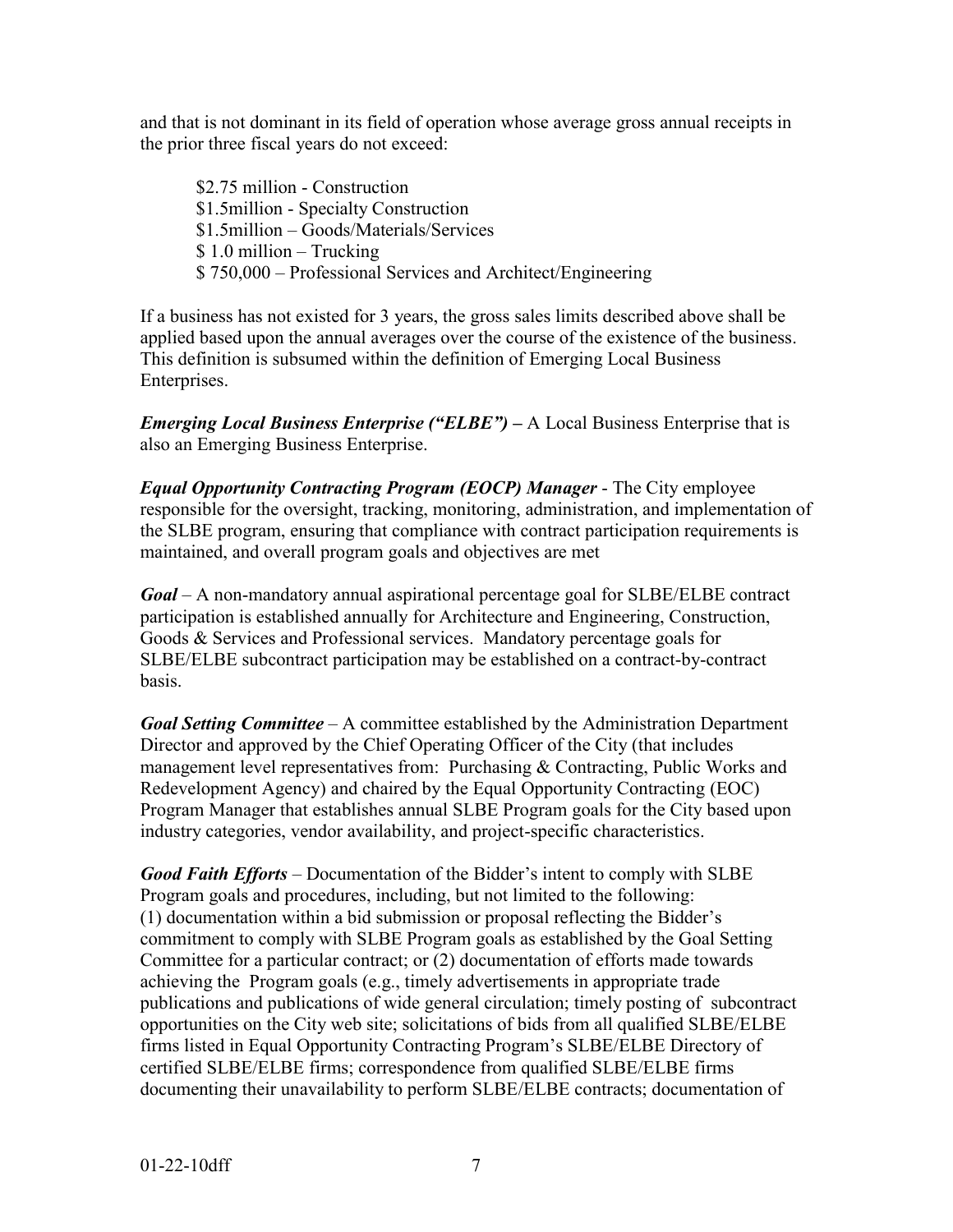efforts to subdivide work into smaller quantities for subcontracting purposes to SLBE/ELBE firms; documentation of efforts to assist SLBE/ELBE firms with obtaining financing, bonding, or insurance required by the bidder; and documentation of consultations with trade associations and consultants that represent the interests of small and local businesses in order to identify qualified and available SLBE/ELBE subcontractors.)

*Independently Owned, Managed, and Operated* – Ownership of a SLBE/ELBE firm must be direct, independent, and by individuals only. Business firms that are owned by other businesses or by the principals or owners of other businesses that cannot themselves qualify under the SLBE/ELBE eligibility requirements shall not be eligible to participate in the Program. Moreover, the day-to-day management of the SLBE/ELBE firm must be direct and independent of the influence of any other businesses that cannot themselves qualify under the SLBE/ELBE eligibility requirements.

*Industry Categories* – Procurement groupings for City contracts for purposes of the administration of the Programmatic elements shall be inclusive of Architecture and Engineering, Construction, Professional services, and Goods & Services procurement (manufacturing, wholesale and retail, and non-professional services). Industry Categories may also be referred to as "business categories."

*Joint Venture* - An association of two or more persons or businesses carrying out a single business enterprise for which purpose they combine their capital, efforts, skills, knowledge and/or property. Joint ventures must be established by written agreement.

*Local Business Enterprise ("LBE")* - A firm having a Principal Place of Business and a Significant Employment Presence in San Diego City or County, California that has been in operation for 12 consecutive months and a valid business tax certificate. This definition is subsumed within the definition of Small Local Business Enterprise.

*Minor Construction Program* – A program developed for bidding exclusively among SLBE/ELBE Construction firms.

*Minor Consultant/Services Program* – A program developed for bidding exclusively among SLBE/ELBE Consultant/Service firms.

*Points* – The quantitative assignment of value for specific evaluation criteria in the selection process.

*Prime Contractor* – The vendor or contractor to whom a purchase order or contract is awarded by the City for purposes of providing goods or services to the City.

*Principal Place of Business* – A location wherein a firm maintains a physical office and through which it obtains no less than fifty percent of its overall customers or sales dollars.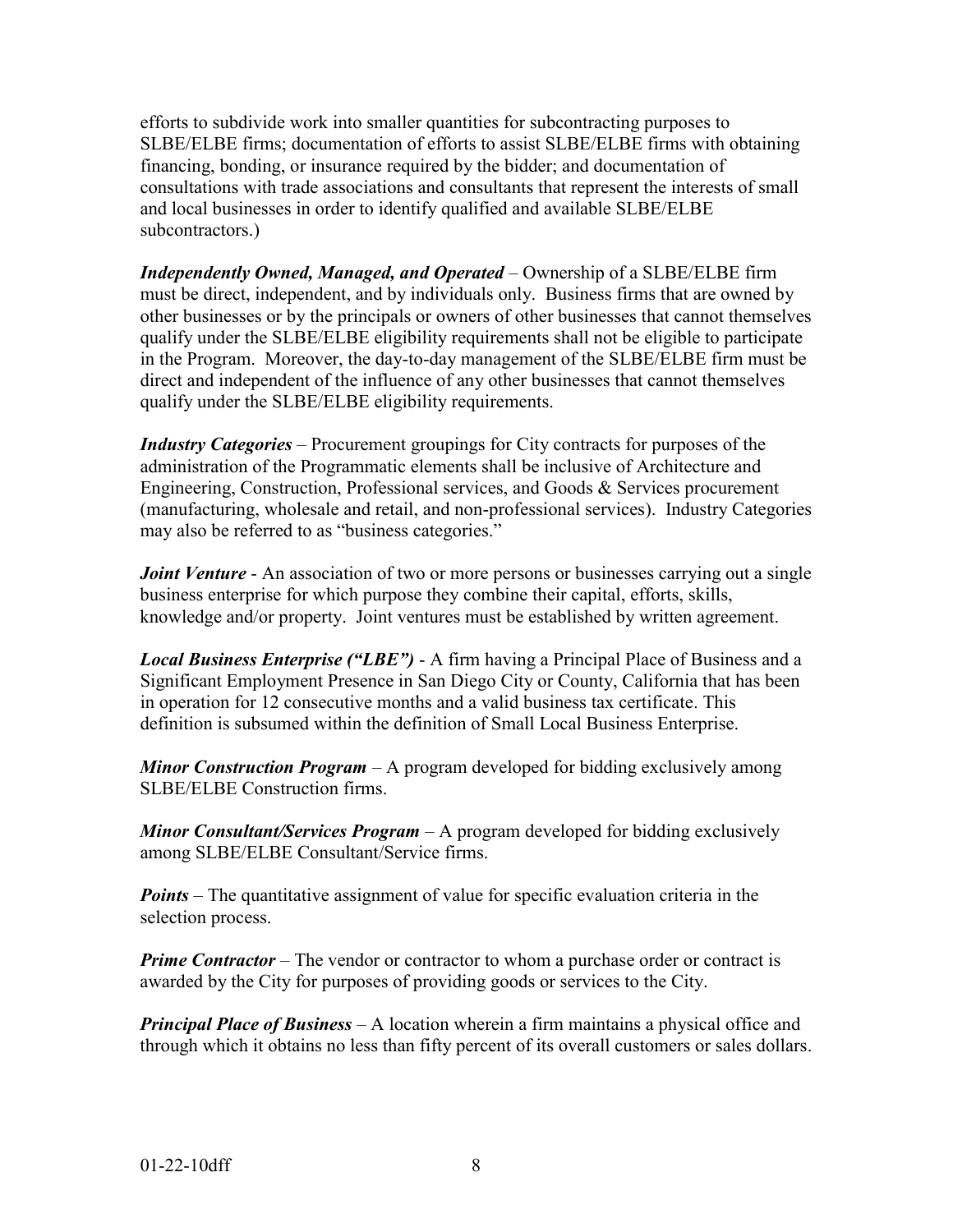*Protégé* – A firm that has been approved, is an active participant in the City of San Diego's Mentor-Protégé Program, has signed the required program participation agreement and has been assigned a mentor.

*Public Works Contract – A contract for the construction, reconstruction or repair of* public buildings, streets, utilities and other public works.

*Responsible* - a bidder's quality, fitness and capacity to perform the particular requirements of the proposed work.

*Responsiveness* - a bidder's compliance with the bidding instructions.

*Services* – All work provided by persons other than consultants. It includes maintenance contracts. It excludes public works and goods.

*Significant Employee Presence* – No less than twenty-five percent of a firm's total number of employees are domiciled in either the City of San Diego and/or San Diego County.

. *SLBE/ELBE Plan Execution Certification (SLBE Form – C)* - The form certifying the general contractor's intent to use a SLBE/ELBE subcontractor, verifying that an agreement has been executed between the prime and the SLBE/ELBE.

**SLBE/ELBE Directory** - A listing of the small and emerging local businesses that have been certified by the EOCP for participation in the SLBE Program.

*SLBE/ELBE Certification/Re-certification Application (SLBE Form – R)* – This form shall be completed by Small and/or Emerging Local Business Enterprises (SLBEs/ELBEs) when applying for and/or recertifying SLBE/ELBE status for participation in the City's Small Local Business Enterprise Program. This form shall be completed every two years by certified Small and/or Emerging Local Business Enterprises by the anniversary date of their original certification.

*SLBE/ELBE Schedule for Subcontractor Participation (SLBE Form – S)* – This form must be completed by all non-SLBE firms that subcontract to SLBE firms. A form must be submitted for each SLBE/ELBE subcontractor. This form(s) must be reviewed and approved by the Director of EOCP before contract award.

*Small Business Enterprise ("SBE")* - Any for-profit enterprise that is not a broker, that is independently owned and operated; that is not a subsidiary of another business; and that is not dominant in its field of operation whose average gross annual receipts in the prior three fiscal years do not exceed:

\$5.0 million - Construction \$3.0 million - Specialty Construction \$3.0 million – Goods/Materials/Services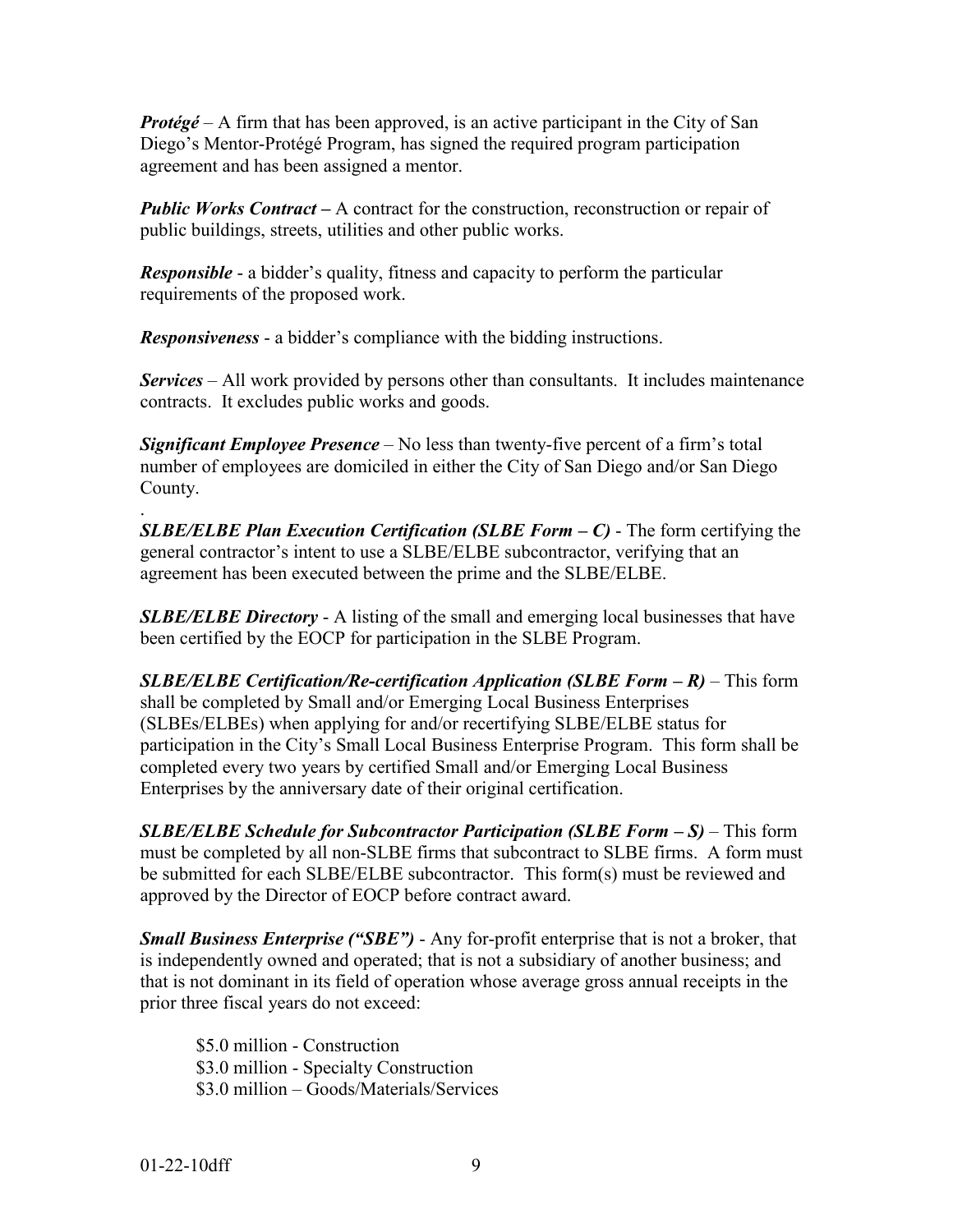\$2.0 million – Trucking \$1.5 million – Professional Services and Architect/Engineering

California State certified Micro and Disabled Veteran Owned business enterprises shall also satisfy the requirements to be defined as a Small Business Enterprise.

If a business has not existed for 3 years, the employment and gross sales limits described above shall be applied based upon the annual averages over the course of the existence of the business. This definition is subsumed within the definition of Small Local Business Enterprises.

*Small Local Business Enterprise ("SLBE")* -A Local Business Enterprise that is also a Small Business Enterprise.

*Spend Dollars* – Dollars actually paid to prime and / or subcontractors and vendors for City contracted goods and/or services.

*Subcontractor/Sub-consultant* – Any vendor, consultant or contractor that is providing goods or services to a Prime Contractor in furtherance of the Prime Contractor's performance under a contract or purchase order with the City.

*Vendor Registration System* - A web-based software application used by the City of San Diego to track and monitor subcontractor availability and utilization (i.e., "Spend" or "Payments") on City contracts.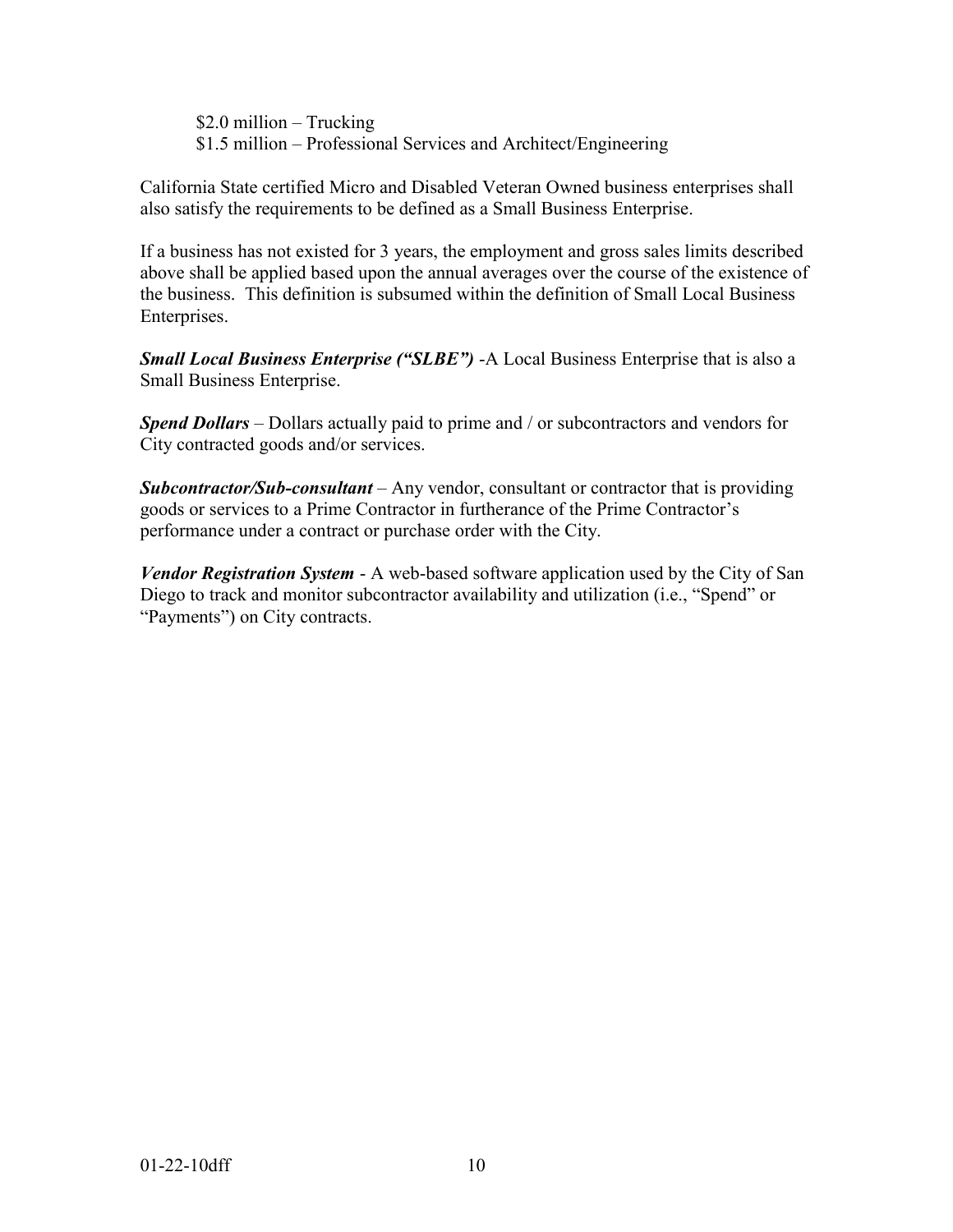## **PROGRAM ELEMENTS – PUBLIC WORKS CONTRACTS**

#### I. Major Public Works Projects

A. Contracts valued at **\$1,000,000 and above** shall, on a contract-by-contract basis, include a mandatory subcontractor participation requirement for SLBEs and ELBEs.

1. Prime bidders must achieve the mandatory subcontractor participation requirement or demonstrate good faith efforts.

2. Prime bidders shall submit, at the time of bid, on the appropriate form, the name of all SLBE and/or ELBE subcontractors and both the percentage of subcontracting and the work to be performed by the SLBE and /or ELBE.

3. A SLBE or ELBE bidder may count their own participation toward achieving the mandatory goal as long as the SLBE or ELBE prime bidder performs 51% of the contract value.

B. Contracts Valued **over \$500,000 and under \$1,000,000** shall, on a contract-bycontract basis, include either the mandatory subcontractor participation requirement described above and/or the following:

1. 5% bid discount for SLBEs/ELBEs.

2. A bid discount based on the amount of SLBE/ELBE utilization by a non SLBE/ELBE up to a maximum of 5%.

Bid discounts would not apply if the award to the SLBE/ELBE would result in a total contract cost of \$50,000 in excess of the low bid.

In the event of a tie bid between a discounted bidder and a non-discounted bidder, the discounted bidder will be awarded the contract.

#### II. Minor Public Works Projects

A. Contracts valued **over \$250,000 up to \$500,000 will be considered Minor** 

**Construction Projects** and will be awarded through a competitive bid process open only to City of San Diego certified SLBEs/ELBEs. Should no responsible bids received, these projects will be made available to all bidders and subject to requirements listed in "Major Public Works Projects" sections "A or B" above.

B. Contracts valued at \$250,000 and below will also be considered Minor Construction Projects and will be awarded through a competitive bid process open only to City of San Diego certified ELBEs unless there are less than two firms available at which it will be awarded through a competitive process open only to City of San Diego certified ELBEs SLBEs. Should no responsible bids be received, these projects will be made available to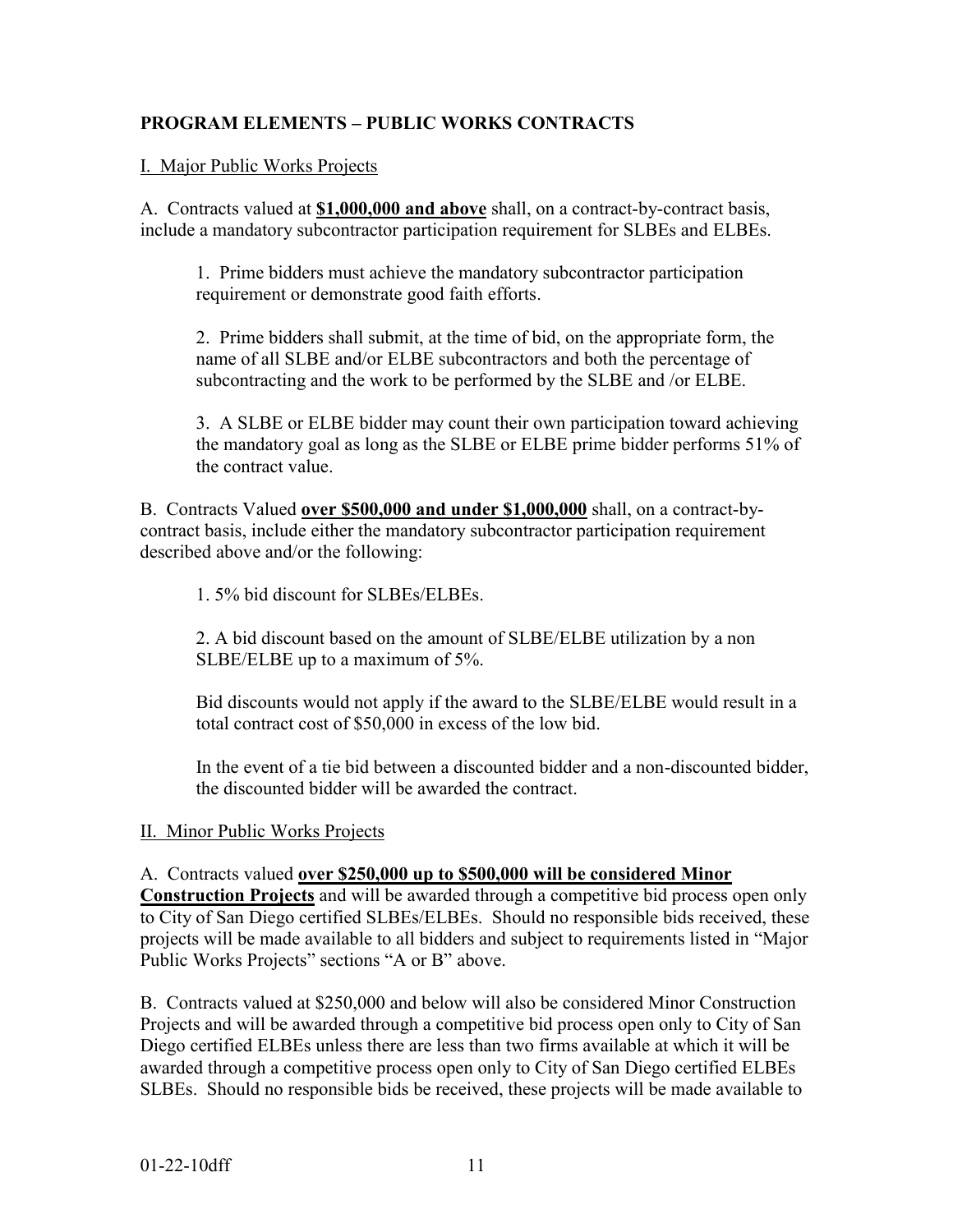all bidders and subject to requirements listed in "Major Public Works Projects" Section "B" above.

## III. Mentor Protégé Program

A. The City's Mentor Protégé Program designed and approved in 1999 is incorporated into this Program. Mentors will be expected to assist their protégés with bidding on City projects. Examples of the types of assistance include but are not limited to: identifying potential city projects to submit bids, providing guidance and assistance with completing city required paperwork, providing feedback on bids submitted but not awarded, providing assistance, as needed, on city projects awarded and continue carrying-out the responsibilities delineated in the Mentor Protégé Program Performance Measurement section.

B. Protégés shall submit their Program application and signed participation agreement in lieu of the SLBE application to receive certification. Protégés will be certified for two years from the date of approval and must reapply through the normal process once the two year period has been satisfied.

## IV. Contract Sizing and Delivery Method**s**

A. The City's Executive Team will review recommendations from the Goal Setting Committee for sizing and delivery methods for upcoming construction projects on at least an annual basis. Annual targets for sizing and delivery methods will be established and monitored with adjustments made as necessary.

V. Joint Ventures ("JV") – The City may allow for Joint Venture bid discounts on specific projects. Projects that allow for JV bid discounts will be designated in bid documents. A business that is bidding or competing for City contracts may partner with a certified SLBE or ELBE to compete for contracts as a joint venture. A joint venture must be between two entities with the same discipline or license as required by the City. Joint ventures will receive bid discounts depending on the SLBE or ELBE percentage of participation. To be eligible for a discount, a Joint Venture Agreement must be approved by the City's EOCP Manager at the time of bid submittal. The maximum allowable discount shall be 5%. The parties must agree to enter in the relationship for at least the life of the projects.

A. Joint Venture Agreements – A Joint Venture must submit a Joint Venture Management Plan and/or a Joint Venture Agreement at least two weeks prior to the bid due date. Copies of the JV applications are available upon request to the Equal Opportunity Contracting Program Manager. Each agreement or management plan must include, but not limited to the following:

- 1. Detailed explanation of the financial contribution for each partner;
- 2. List of personnel and equipment used by each partner;
- 3. Detailed breakdown of the responsibilities of each partner;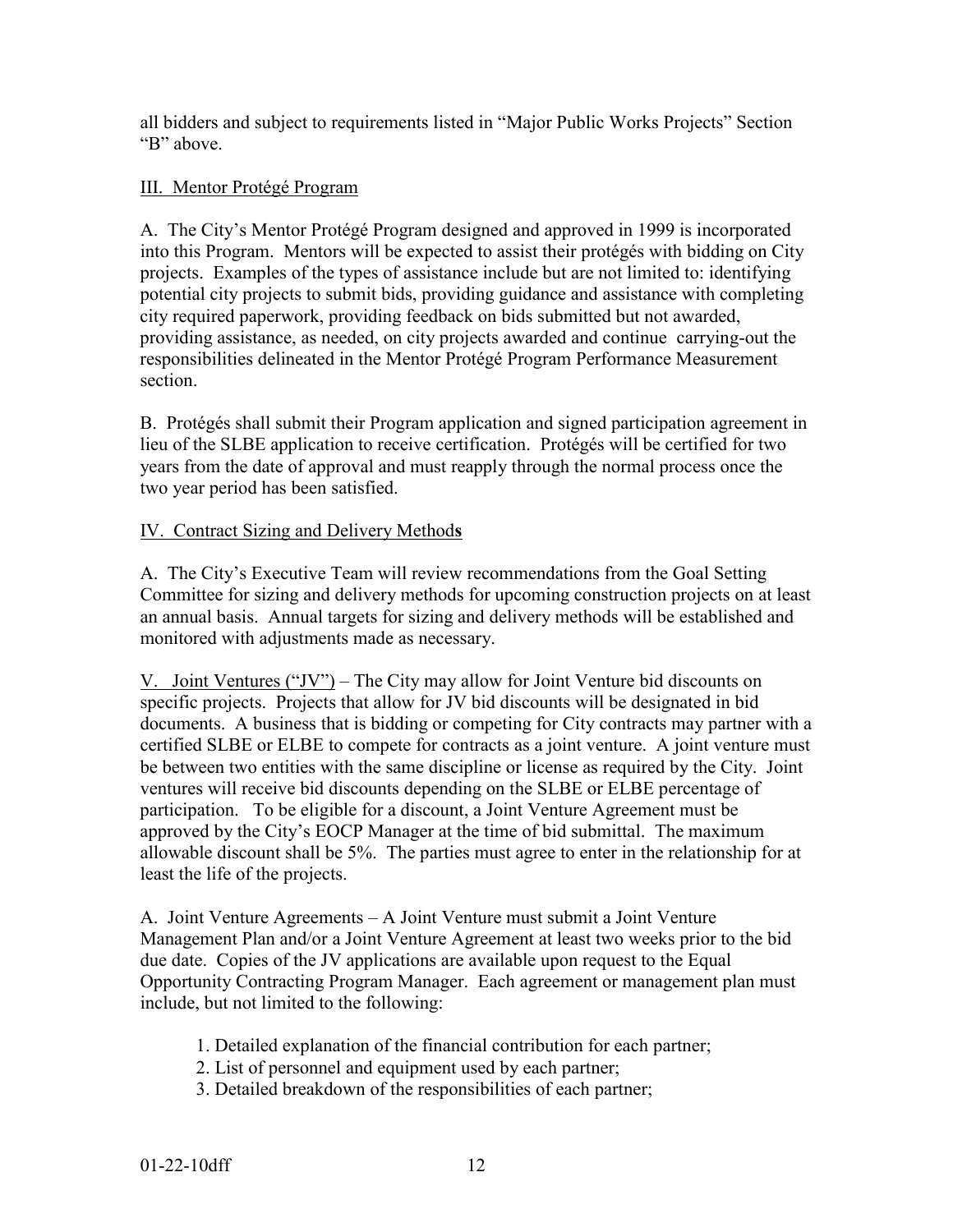- 4. Explanation of how the profits and losses will be distributed;
- 5. Description of the bonding capacity of each partner; and
- 6. Management or incentive fees available for any one of the partners (if any).

B. Commercially Useful Functions Performed by Joint Venture Partners – Each JV partner must perform a "commercially useful function" as the term is defined herein. An SLBE or ELBE that relies on the resources and personnel of a non-SLBE or ELBE firm will not be deemed to perform a "commercially useful function".

C. License Requirements – Each JV partner must possess licenses appropriate for the discipline for which a proposal is being submitted. If a joint venture is bidding on a single trade project, at the time of bid submittal, each joint venture partner must possess the requisite specialty license for that trade bid.

D. Delineation of Work – The SLBE or ELBE partner must clearly define the portion of the work to be performed during the project. This work must be of the similar type of work the SLBE or ELBE partner performs in the normal course of its business. The Joint Venture Participation Form must specify the project bid items to be performed by each individual joint venture partner. Lump sum joint venture participation is not acceptable.

E. Responsibilities of the SLBE or ELBE Joint Venture Partner

1. The SLBE or ELBE partner must share in the control, management responsibilities, risks and profits of the joint venture in proportion with the level of participation in the project.

2. The SLBE or ELBE partner must perform work that is commensurate with its experience.

3. The SLBE or ELBE partner must use its own employees and equipment to perform its portion of the project.

4. For construction contracts only, the joint venture as a whole, must perform bid item work that equals or exceeds twenty-five percent (25%) of the total value of the contract, excluding the cost of manufactured items, in order to be eligible for a joint venture discount.

#### VI. Bonding and Insurance

A. The City, at its discretion, may consider exceptions to its bonding, and/or insurance requirements depending on the type of contract and whether the City determines that the bonding and or insurance requirements would deny the SLBE/ELBE an opportunity to perform the contract which the SLBE/ELBE has shown itself otherwise capable of performing. The City may also consider Owner and/or Contractor Controlled Insurance and Bonding Programs on specific projects when feasible. Decisions regarding these options will require the City's Executive Team approval.

B. The City may also partner with other Agencies/Organizations to provide bonding and/or insurance assistance to SLBE/ELBEs.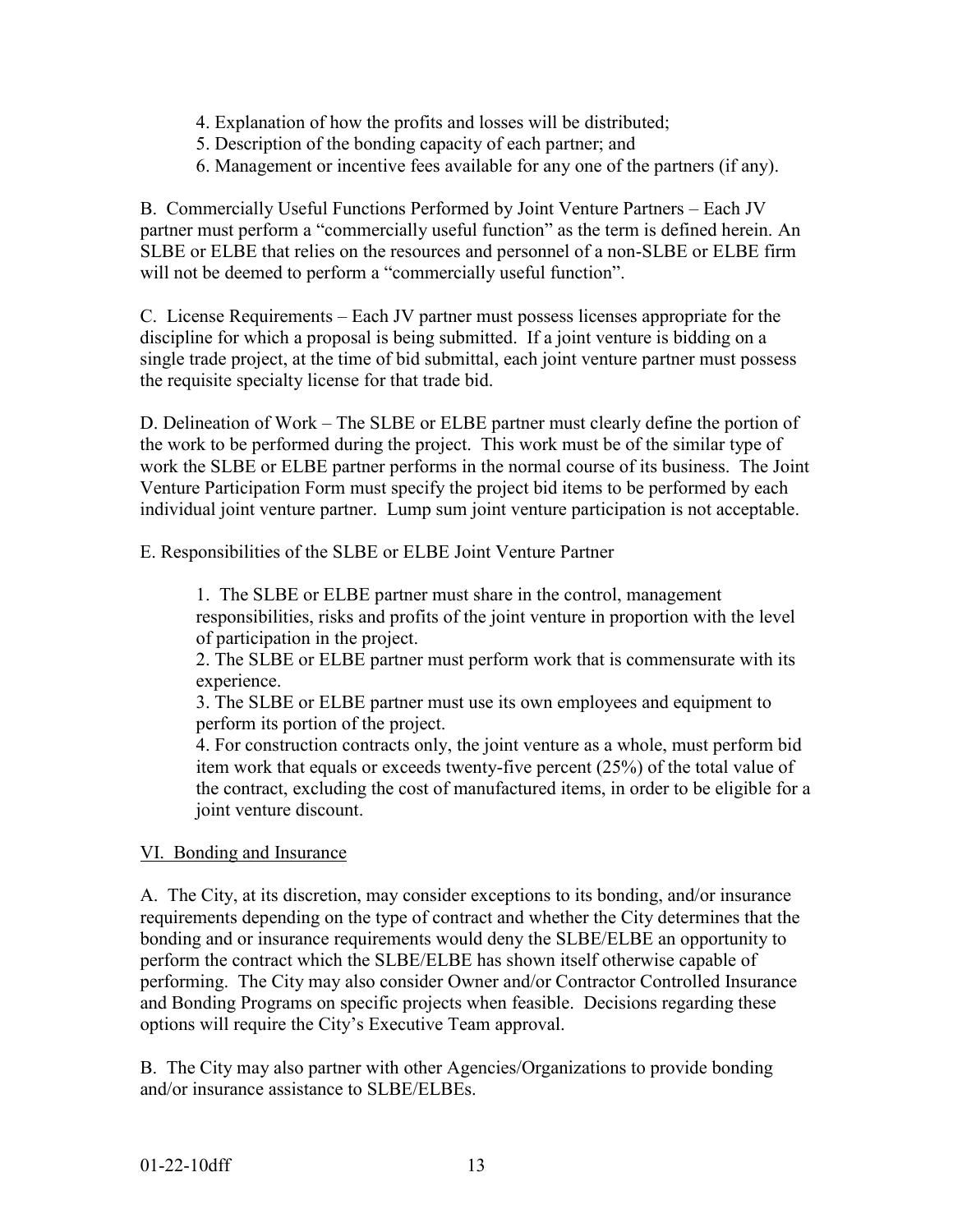#### VII. Waivers

A. The intent of this program shall be to maximize the opportunity for SLBE/ELBE prime and subcontract participation, to enhance contractor availability and to promote greater capacity development and competition in the construction industry. Accordingly, Equal Opportunity Contracting Program, in consultation with the City department issuing the bid, shall only consider issuing formal waivers of mandatory subcontracting goals on this program on a limited contract-by-contract basis when one or more of the following conditions is present:

1. Based upon an historical analysis of contracts of a similar size and industry type, there are no significant opportunities for subcontractors to perform a commercially useful function on this contract;

2. Based upon an analysis of prior City contracts of a similar nature and current availability data, there are no subcontractors available to perform a portion of the work and/or;

3. Based upon an historical analysis of contracts of a similar size and industry type, the nature of available subcontract opportunities will lead to gross inefficiencies that will significantly and adversely affect the overall cost of the project.

Final decisions regarding the applicability of this program to a contract shall rest with EOCP. In the event EOCP issues a waiver of this program's application to a given contract, that program waiver and the basis for the waiver shall be clearly stated in the bid documents. Moreover, the EOCP Manager shall prepare a justification memorandum that explains the basis and factual findings supporting that waiver decision. Program waiver justification memoranda shall be approved by the Administration Department Director and reported to the Mayor and the members of the City Council on a quarterly basis.

## **PROGRAM ELEMENTS – CONSULTANT CONTRACTS**

#### I. Request for Proposal (RFP) Language

A. All request for proposals shall include a requirement for all proposers to specifically demonstrate their commitment to diversity.

#### II. Voluntary Goals

A. Professional services contracts valued at over \$50,000 shall have a 20% voluntary SLBE/ELBE participation goal. Preference points will be awarded based on the participation levels of SLBE/ELBE included in proposals. Preference points will only be applied to proposers that achieve a "qualified"/"acceptable" status or above in interview/selection process.

B. Preference Points - A maximum of 10 preference points can be earned for including SLBEs/ELBEs as sub-consultants. Points will be awarded as follows: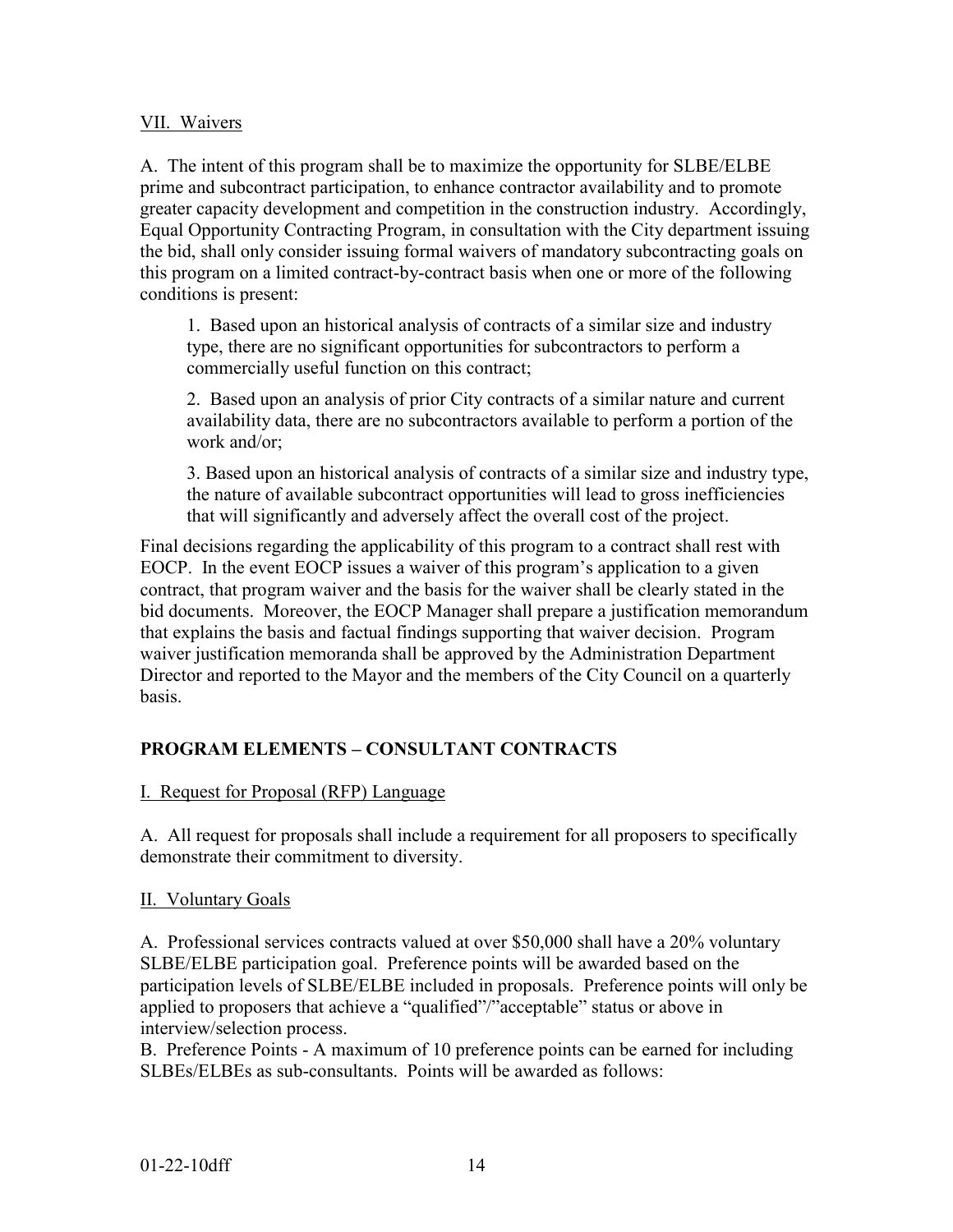- 1. 20% participation 5 points
- 2. 25% participation 10 points

#### C. SLBE/ELBEs will earn 12 points as a prime consultant

#### II. Minor Consultant/Services Program

A. The City may establish a Minor Consultant/Services Program similar in concept to its Minor Construction Program. The Assistant Chief Operating Officer, Administration Department Director, Equal Opportunity Contracting Program Manager, Purchasing Department Director and Public Works Deputy Chief may select certain contracts with a total project value of \$500,000 or less to be awarded through a competitive proposal process open only to City of San Diego certified SLBEs/ELBEs.

B. Consideration may be given to whether or not there are at least three firms available to propose on the project as a condition of selecting a project.

#### **PROGRAM ELEMENTS – GOODS & SERVICES**

#### I. Voluntary Goals

A. All goods and services contracts valued at over \$50,000 shall have a 20% voluntary SLBE/ELBE participation goal. Preference points will be awarded based on the participation levels of SLBE/ELBE included in proposals.

#### II. Bid Discounts

A. For all goods and service contracts valued at over \$50,000, the City shall apply a 2% bid discount for either: 1). SLBE/ELBE prime contractors or 2). Prime contractors meeting the 20% voluntary SLBE/ELBE goal.

B. The discount will not apply if the award to the discounted bidder would result in a total contract cost of \$10,000 in excess of the low, non-discounted bidder.

#### **PROGRAM ELEMENTS – STRATEGIC ECONOMIC DEVELOPMENT PARTNERSHIPS (OFFICE OF SMALL BUSINESS, ECONOMIC DEVELOPMENT, CDBG OFFICE)**

#### I. Small and Disadvantaged Business Pilot

A. The Office of Small Business will provide the following services to Local Small, Emerging and/or Disadvantaged Businesses as a pilot through fiscal year 2010 at which time the program will be evaluated and a determination made regarding the services,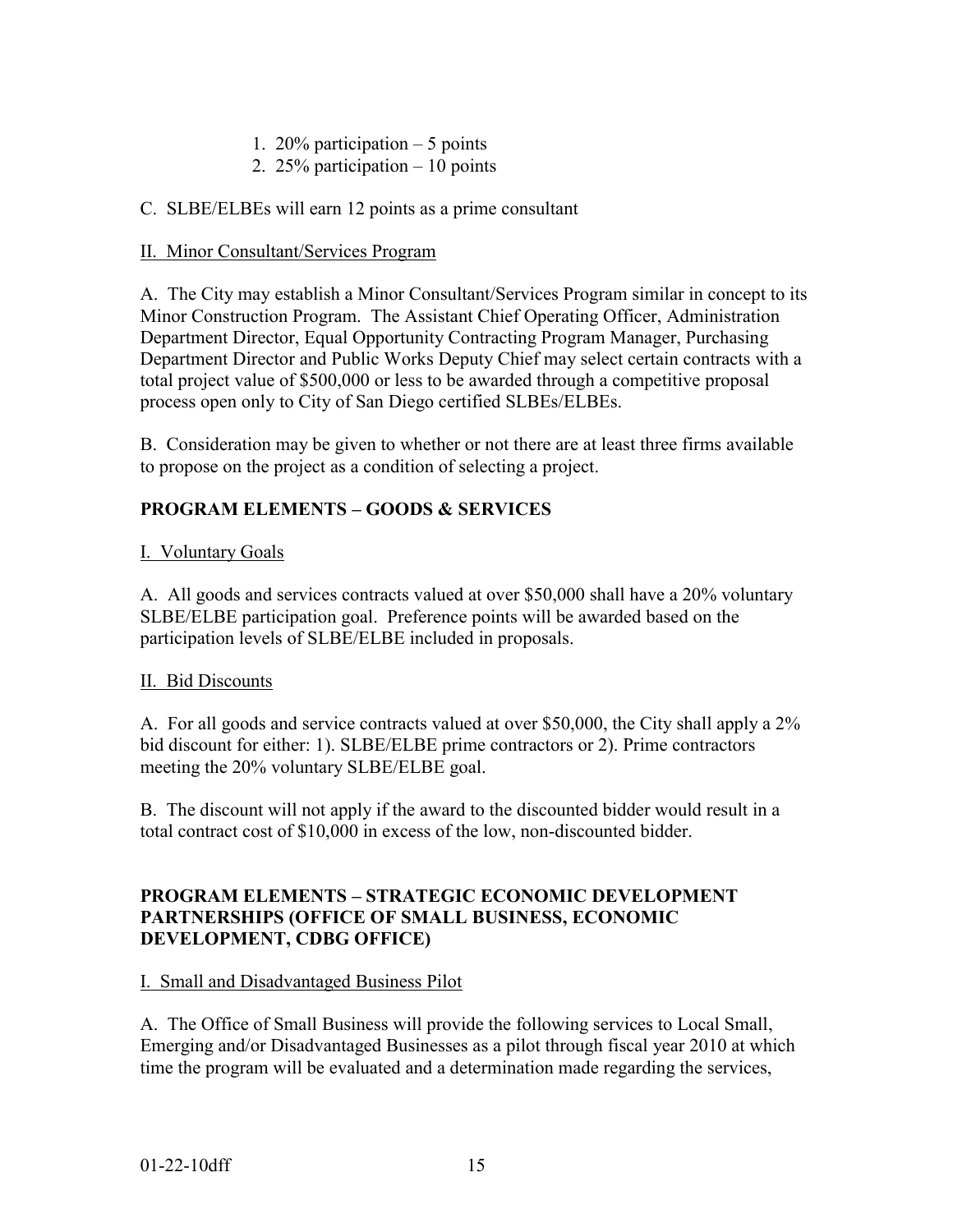funding level, and effectiveness. The following services will be provided in this initial phase:

1. Outreach to local small, emerging and disadvantaged businesses.

2. Evaluation of business competencies.

3. Technical assistance to address gaps in competencies.

4. Referrals to Minor Construction/Mentor Protégé Programs and certification services.

## **PROGRAM ELEMENTS - COMPLIANCE**

## I. Maintaining Participation Levels

A. Credit and/or preference points are earned based on the level of participation proposed prior to the award of a contract. Once a project begins, it is important to achieve and maintain the SLBE/ELBE participation levels for which credit/preference points were earned. Prime contractors and consultants must maintain the SLBE/ELBE percentages indicated at the time of contract award and throughout the term of the contract.

B. Should the City modify the original scope of work, the prime contractor or consultant must make reasonable efforts to maintain the SLBE/ELBE participation for which credit/preference points were earned. If participation levels must be reduced, approval must be received from the EOCP Manager prior to making changes.

C. Prime Contractors are required to notify and obtain written approval from the EOCP Manager in advance of any reduction in subcontract scope, termination, or substitution for a designated SLBE/ELBE subcontractor. Failure to do so shall constitute a material breach of its contract with the City.

D. Should the prime contractor or consultant fail to maintain the SLBE/ELBE participation listed at the time the contract is awarded, and has not received prior approval from the Equal Opportunity Contracting Program Manager, the City may seek any and all remedies available under law, which may include contract suspension, termination, and/or debarment, upon approval by the Mayor and/or his designee.

E. Submission of Final Summary Report – Prime Contractors and consultants must submit a Final Summary Report including all subcontracting/subconsulting activity during the project to City of San Diego within fifteen (15) calendar days after Final Inspection of contract work, or for consultants, at the time of submittal of final deliverables. Failure to comply may result in assessment of liquidated damages or withholding of retention. Within 10 business days of submission, EOCP shall be required to review and verify one hundred percent (100%) of subcontract participation reported in the Final Summary Reports prior to approval and release of final retainage to the prime contractors. In the event such withheld retainage includes sums that are due to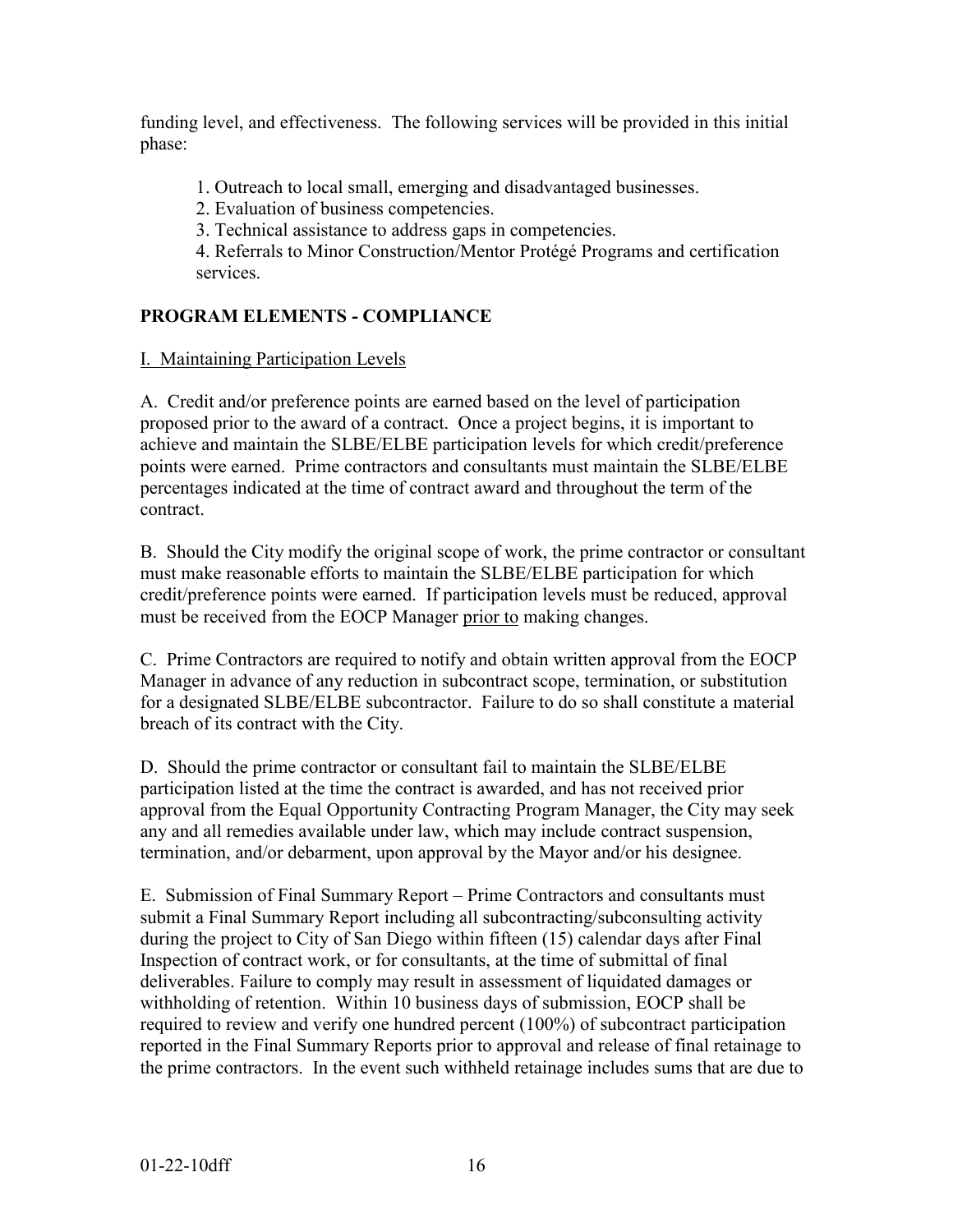subcontractors for successfully completed work, EOCP may authorize direct payment by the City of that portion of the withheld retainage directly to the subcontractors**.**  NOTE: EOCP will only authorize direct payment to subcontractors if no other remedial measures are effective, and in consultation with the City Attorney.

F. California subcontractor substitution laws apply to this program.

## **PROGRAM ELEMENTS - SLBE PROGRAM PERFORMANCE REVIEW**

A. The Administration Department Director or designee shall monitor the implementation of this Policy and the progress of this Program. On at least an annual basis, the Administration Department Director or designee shall report to the Mayor and City Council on the goals established and the progress of achieving the goals for awards to certified SLBE firms, if any goals change, provide an explanation for the change, reporting both dollars awarded and expended. In addition, the Administration Department Director or designee shall annually report on the progress in achieving the stated Program Objectives, including, but not limited to, enhancing competition, establishing and building new business capacity, and removing barriers to and eliminating disparities in the utilization of available minority business enterprises and women business enterprises on City contracts.

B. The City shall periodically review the SLBE Program to determine whether the various contracting procedures used to enhance SLBE contract participation need to be adjusted or used more or less aggressively in future years to achieve the stated Program Objectives. The Mayor may conduct a public hearing at least once every two years in order to solicit public comments on the Program.

C. Independent Audit - EOCP shall maintain contract files that contain good faith documentation and Final Summary Reports submitted by all bidders for a minimum of three years after the close of each contract. The City's Independent Auditor or some other independent body or auditing firm identified by EOCP shall conduct periodic audits of the overall operation the program and the good faith documentation, as submitted, in no less than twenty-five percent (25%) of the construction contracts issued. These audits may include:

- 1. Verification of documentation reflecting bidders' good faith efforts.
- 2. Verification of the SLBE/ELBE certification process.
- 3. Verification of dollar payments to subcontractors and percentage subcontract participation as represented by bidders in Final Summary Report forms.
- 4. A review and summary of program waivers and the adequacy of justifications provided by EOCP for such waivers.
- 5. A review of EOCP implementation and compliance with the Small Local Business Enterprise Program standards and procedures.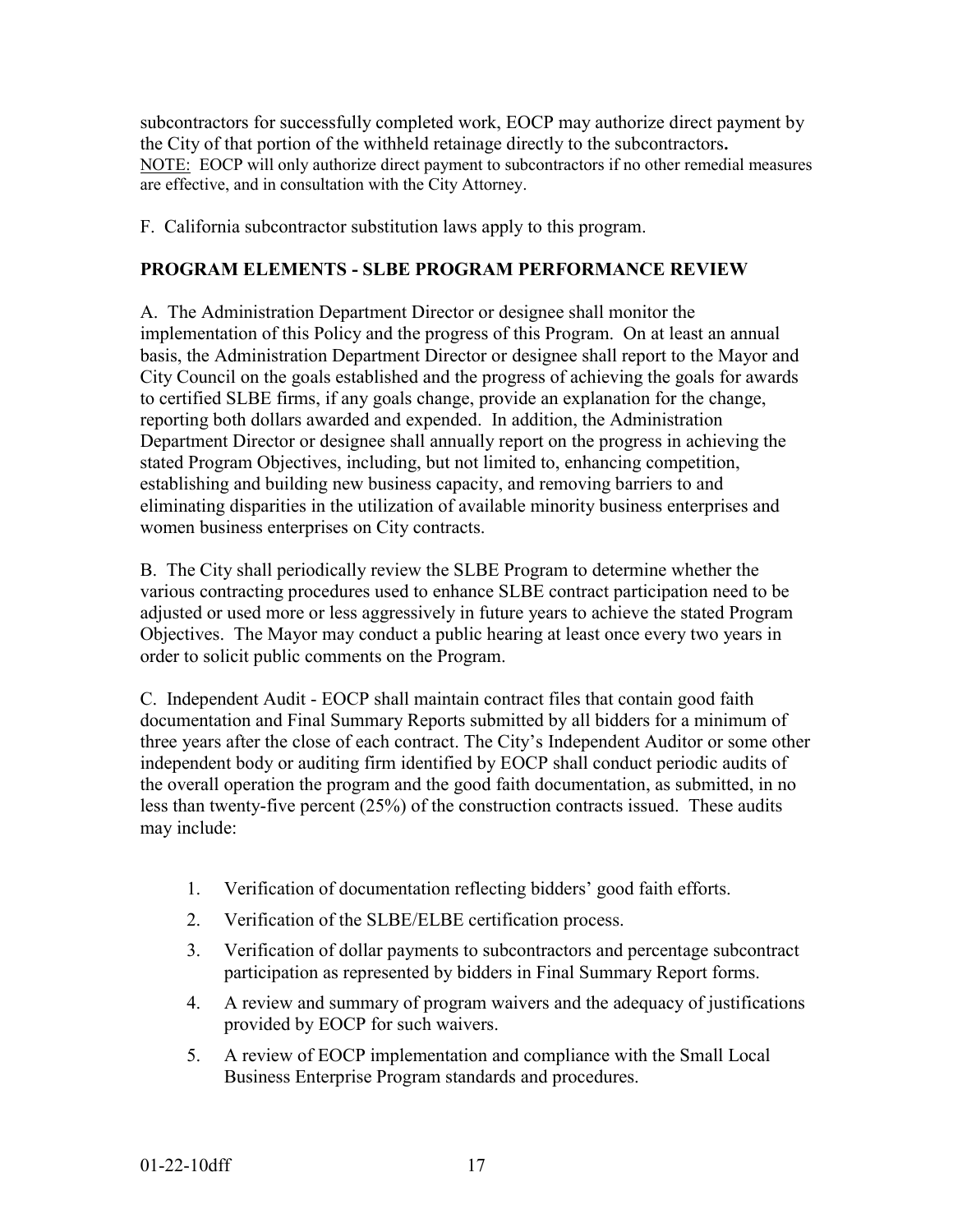6. A cost-benefit analysis of the bid discounts, minor construction projects including an assessment of administrative costs to the City, bidder compliance costs, and an assessment of the level of subcontract participation with and without application of the program, and recommendations regarding program amendments, program continuation, or program termination.

Findings from these audits shall be reported to EOCP, the Mayor and the City Council. To the extent any discrepancies appear regarding submitted bidder documentation, the findings of the Auditor shall be referred to EOCP for the appropriate enforcement actions for falsification and fraud.

D. Conduct and report results of a Performance Audit within 18 months of initial City Council approval of the SLBE Ordinance.

#### **ELIGIBILITY FOR THE SLBE PROGRAM**

A. For the purpose of this program, a firm will be certified as an *Emerging and Local Business Enterprise (ELBE)* with the EOC Office upon its submission of a completed certification form (SLBE/ELBE Form-R), supporting documentation, and a signed affidavit stating that it meets all of the ELBE eligibility criteria as set forth below:

1. is not a broker, and is an independently owned and operated for profit business concern that is not a subsidiary of another business; and that is not dominant in its field of operation and is performing a commercially useful function;

2. whose average gross annual receipts in the prior three fiscal years do not exceed:

\$2.75 million - Construction

\$1.5million - Specialty Construction

\$1.5million – Goods/Materials/Services

\$ 1.0 million – Trucking

\$ 750,000 – Professional Services and Architect/Engineering If a business has not existed for 3 years, the gross sales limits described above shall be applied based upon the annual averages over the course of the existence of the business. This definition is subsumed within the definition of Emerging Local Business Enterprises.

B. For the purpose of this program, a firm will be certified as a *Small and Local Business Enterprise (SLBE)* with the EOC Office upon its submission of a completed certification form (SLBE/ELBE Form-R), supporting documentation, and a signed affidavit stating that it meets all of the SLBE eligibility criteria as set forth below:

1. is not a broker, and is an independently owned and operated for profit business concern that is not a subsidiary of another business; and that is not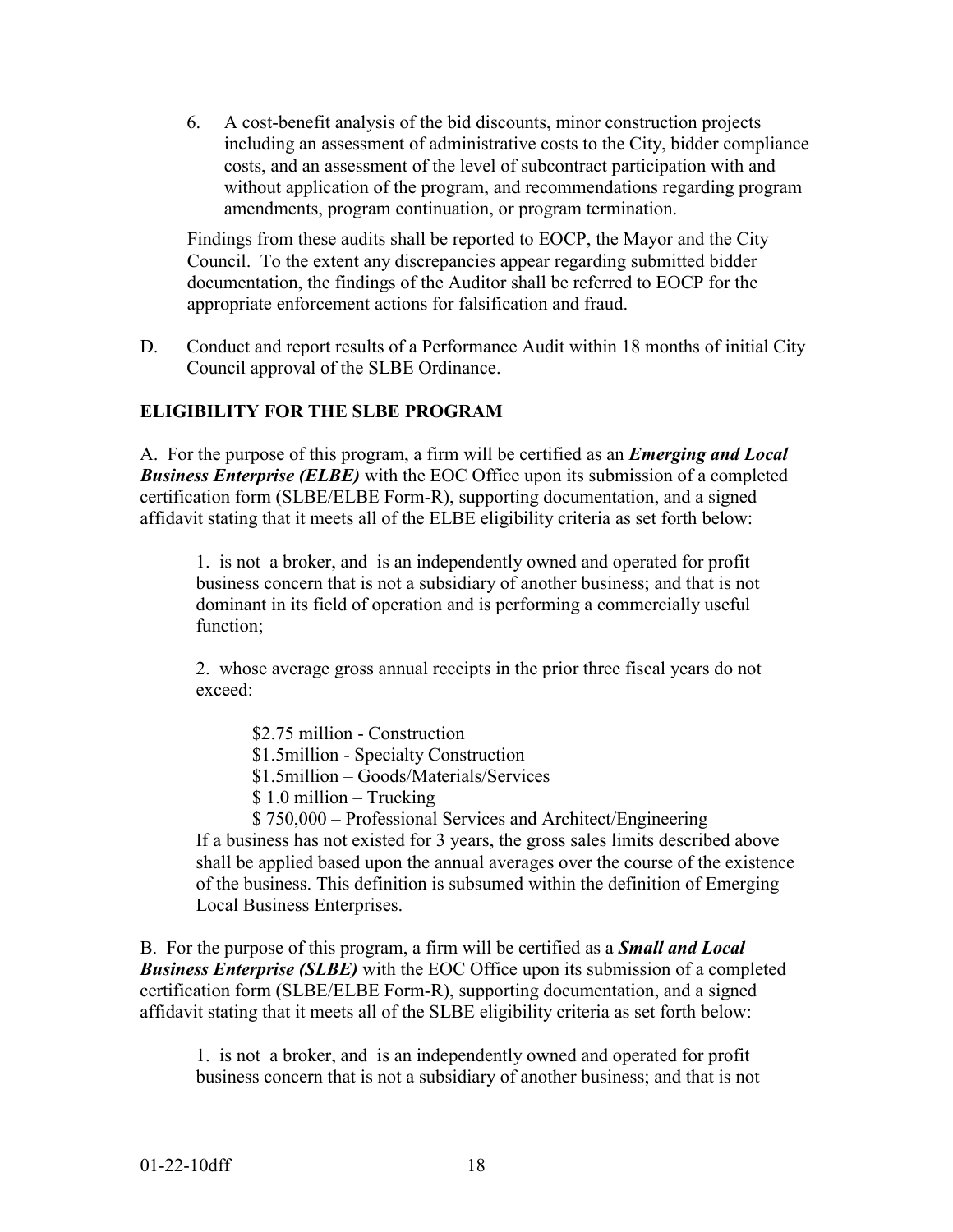dominant in its field of operation and is performing a commercially useful function;

2. whose average gross annual receipts in the prior three fiscal years do not exceed:

\$5.0 million - Construction \$3.0 million - Specialty Construction \$3.0 million – Goods/Materials/Services \$2.0 million – Trucking \$1.5 million – Professional Services and Architect/Engineering

California State certified Micro and Disabled Veteran Owned business enterprises shall also satisfy the requirements to be defined as a Small Business Enterprise.

If a business has not existed for 3 years, the employment and gross sales limits described above shall be applied based upon the annual averages over the course of the existence of the business

The following are subsumed within the definition of Small and/or Emerging Local Business Enterprises:

3. Is a Local Business Enterprise as defined by this Policy with a principal place of business and significant employment presence in the City and/or County of San Diego, California; and

4. The business has been in operation for 12 consecutive months.

C. Upon receipt of SLBE/ELBE certification or re-certification applications, the EOC Program Manager or designated EOC staff shall review all enclosed forms affidavits and documentation to make a prima facie determination as to whether the applicant satisfies the SLBE/ELBE eligibility requirements as set forth in this policy. Applicants determined ineligible to participate as a SLBE/ELBE shall receive a letter from the EOC Program Manager stating the basis for the denial of eligibility. Applicants determined ineligible shall not be eligible to submit a new application for one year after the date of the notice of denial of eligibility.

D. Applicants determined eligible to participate in the SLBE program shall submit a completed re-certification form (SLBE-R) every two years to the EOC Office for review and continued certification. However, upon application for re-certification, an SLBE/ELBE firm must be an independently owned and operated business concern, and maintain a Principal Place of Business and Significant Employment Presence in the City and/or County of San Diego in accordance with Section V. "Eligibility for the SLBE Program" of this Policy.